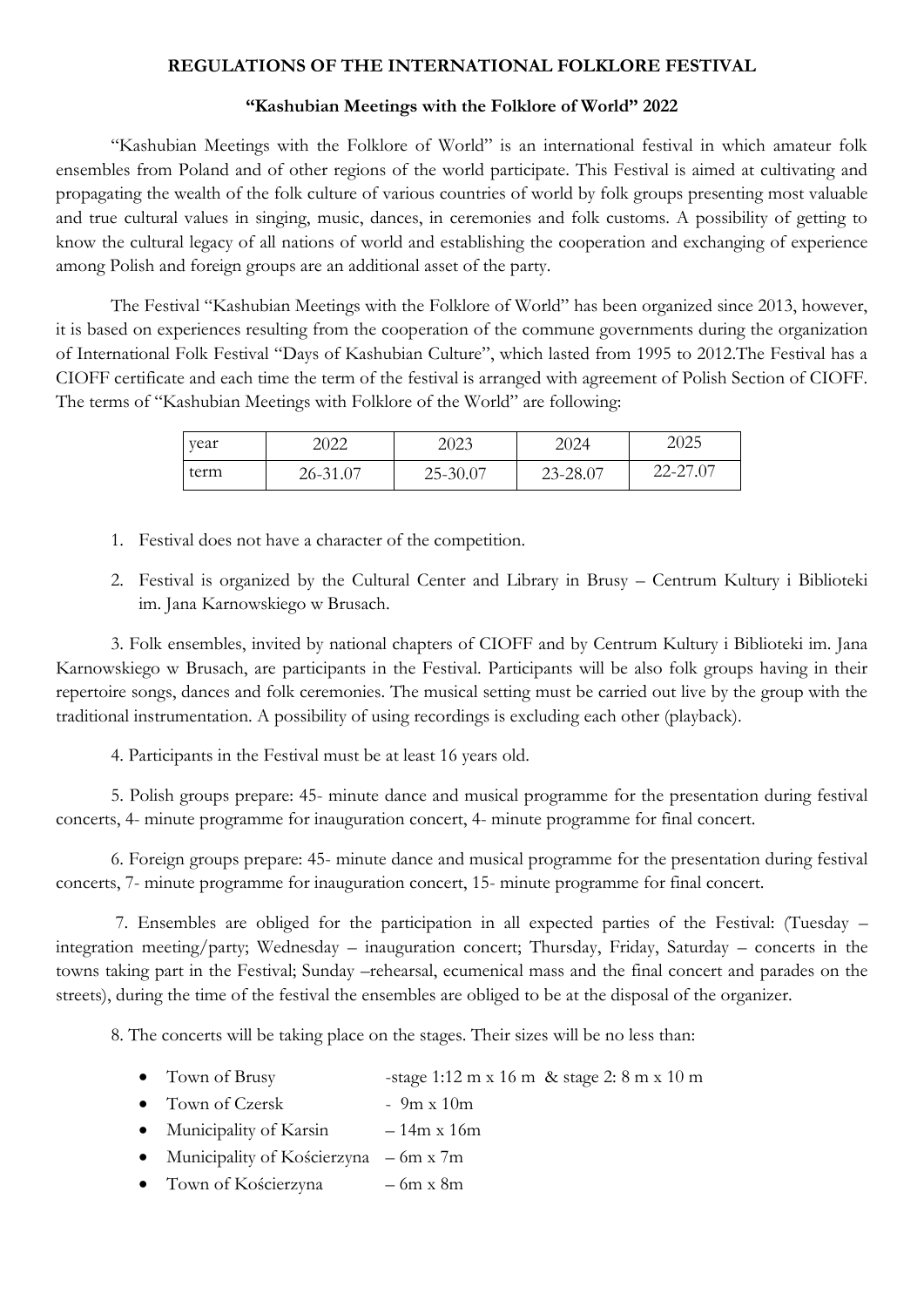9. Festival parties will be registered and retransmitted by radio and television without fees and royalties for groups (or arising from the copyright).

10. Ensembles can sell products of the folk art of the own country or the region and recording the CD after agreeing with organizers of the Festival.

11. During the final concert, ensembles should present these fragments of their show which will be chosen by the Director of the Festival.

12. Ensembles are obliged to prepare the religious song which will be presented during ecumenical mass.

13. Organizers guarantee: a guide - interpreter of English. In the group should be people who speak English.

14. The costs of transportation of the ensembles within the territory of Poland will be paid by the organizers:

- Organizers supply a bus free of charge to the groups which arrive by plane. The organizers supply the bus for the implementation of the program of the Festival.
- Foreign ensembles having their own coach will have the bus service reimbursed for the implementation of the program prepared by the organizers of stay. The organizers will pay for the fuel costs in the amount of 25 liters per 100 km at the current prices. Reimbursement will be implemented toll from the moment of crossing the Polish border, as well as rides for the Festival concerts, trips on tourist days, until re-cross the border.
- Foreign ensembles having their own bus or coach in the number of seats to 25 will be reimbursed for operation of a vehicle for the implementation of the program prepared by the organizers of stay of 15 liters per 100 km at the current prices.

15. Organizers are not responsible for the operational failure of the vehicles.

16. Organizers of the Festival provide the free of charge board and lodging for participants for everyone categorized, exclusively in the duration according to the rules determined of the party. The number of team members including accompanying people and drivers cannot cross 35 people. For the possible participation of every additional person a payment will be numbered of the amount 800 PLN for entire stay. By way of bilateral negotiations, organizers can give consent to other conditions of the stay at the Festival.

17. The ensembles will be accommodated in schools, boarding schools and holiday centers, in rooms from 2 - 4 to 8 - 10 people.

18. Organizers do not plan the extra financial compensation for the stay at the Festival.

19. The participants of the Festival are obliged to take out insurance in their country against diseases and accidents. The organizers do not bear the medical expenses and other costs resulting from cases of chance.

# **20. Declaration insurance with a list of names of the insured must be provided electronically to**  the organizer no later than 14 days before arrival. [\(ckb.dyrektor@brusy.pl\)](mailto:ckb.dyrektor@brusy.pl)

21. Willingness to participate in the event should be sending organizers by post or e-mail a completed participation card, along with a recording of the current program / min for 15 min. / CD or pointing to a website. In addition, you must submit basic information about the group and 4 current photographs which will be used in advertising publications.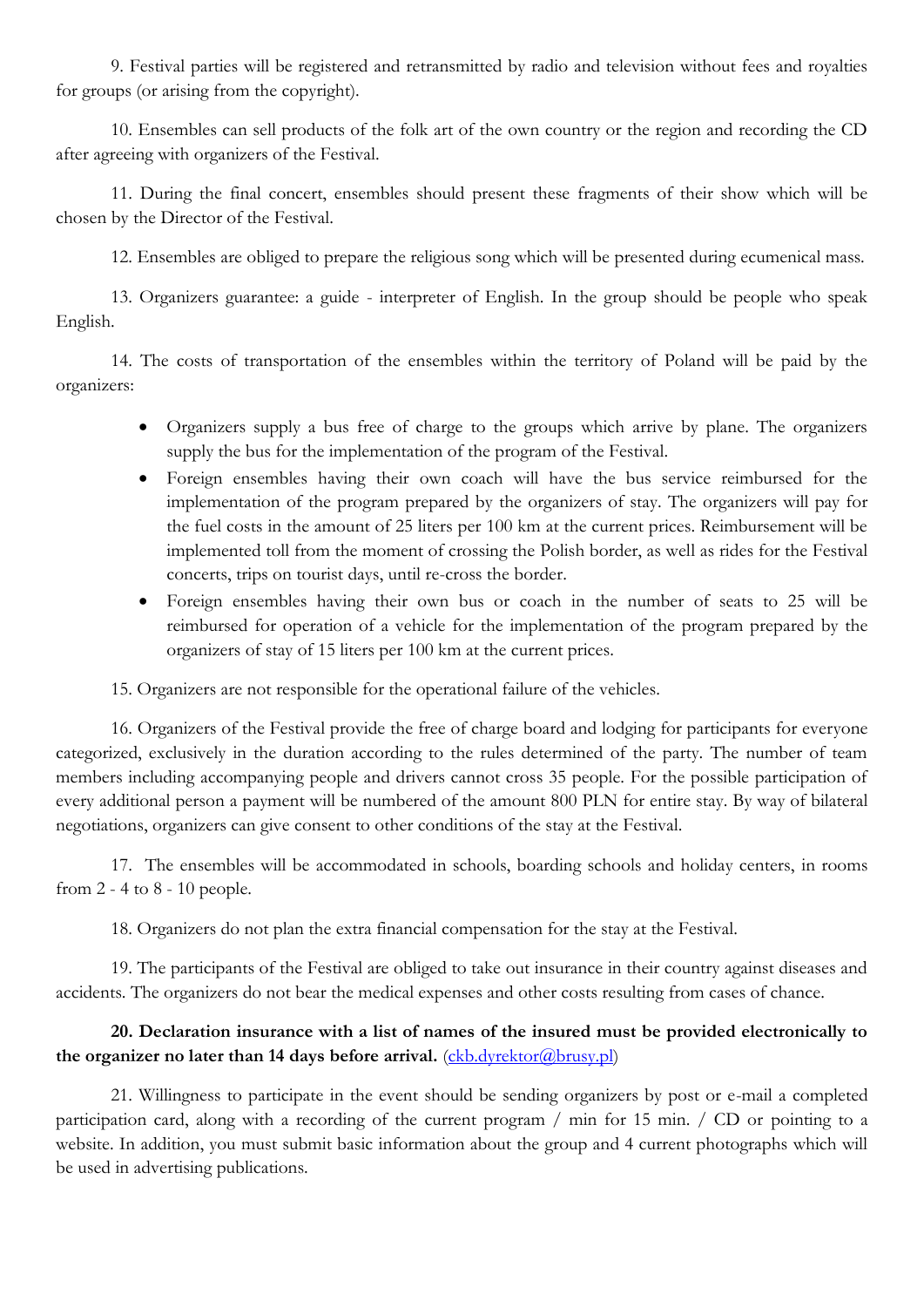22. Taking care of personal data security, we oblige groups to send encrypted files containing personal data. The encryption program recommended by the organizers is the free 7-ZIP program.

23. Sending the filled out participation card to the festival office is tantamount to consent to terms and conditions, the processing of personal data in accordance with the requirements of the General Regulation on the Protection of Personal Data of the European Union - 2016/679 of April 27, 2016 and consent to the use of the image for promoting activities related to the implementation and promotion of the Festival by the Organizer and Festival Partners. The consent applies to each member of the group individually.

24. The official invitation to the Festival will be sent until 30 April 2022.

25. The ensembles for which consent is required to enter Poland, the obligation to obtain visas has to meet the 15 July 2022.

26. All members of folklore groups participating in the festival are required to have a COVID certificate with information about complete vaccination (with a vaccine approved by the European Medicines Agency); or reconstruction from the COVID-19 pandemic in the past 6 months; or COVID-19 tested negative within 48 hours prior to arrival.

27. The final interpretation of these regulations is to organizers. The organizer reserves the right to revise the terms and duration of the Festival. Any decision in this regard will be discussed with the invited groups.

## **Festival Office Address:**

Centrum Kultury i Biblioteki im. Jana Karnowskiego w Brusach, Brusy ul. Dworcowa 18, 89-632 Brusy, tel. (0048) 523 969 331, fax (0048) 523 969 332 [www.ckibbrusy.pl/info/festiwal.html;](http://www.ckibbrusy.pl/info/festiwal.html) e-mail: [ckb.dyrektor@brusy.pl](mailto:ckb.dyrektor@brusy.pl)

**Dyrektor Centrum Kultury i Biblioteki:** Anna Orlikowska tel. (0048) 668 113 370

**Contact person:** Mirosław Stoltmann tel. (0048) 523 969 331 e-mail: [ckbbrusy@wp.pl](mailto:ckbbrusy@wp.pl)

## **Information clause regarding the processing of personal data**

According to article 13 act 1 and 2 of regulation (EU) 2016/679 of the European Parliament and of the Council of 27 April 2016 on the protection of individuals with regard to the processing of personal data and on the free movement of such data, and repealing Directive 95/46 / EC (general regulation on data protection), hereinafter referred to as "GDPR", I inform you that:

1. The administrator of the participants' personal data is Centrum Kultury i Biblioteki im. Jan Karnowski in Brusy, Dworcowa street 18, 89-632 Brusy with regard to with the administrative and technical organization of the festival.

2. In matters relating to personal data, you can contact the data protection officer at the following e-mail address: iod@brusy.pl or by traditional mail to the administrator's address.

3. The legal basis for the processing of personal data of participants: - article 6 act 1a GDPR – the person to whom this personal data belongs, has consented to the processing of personal data for one or more specific purposes.

4. We will process the personal data of participants for the purpose of organizing the festival and for information and promotional purposes on the basis of expressed consent.